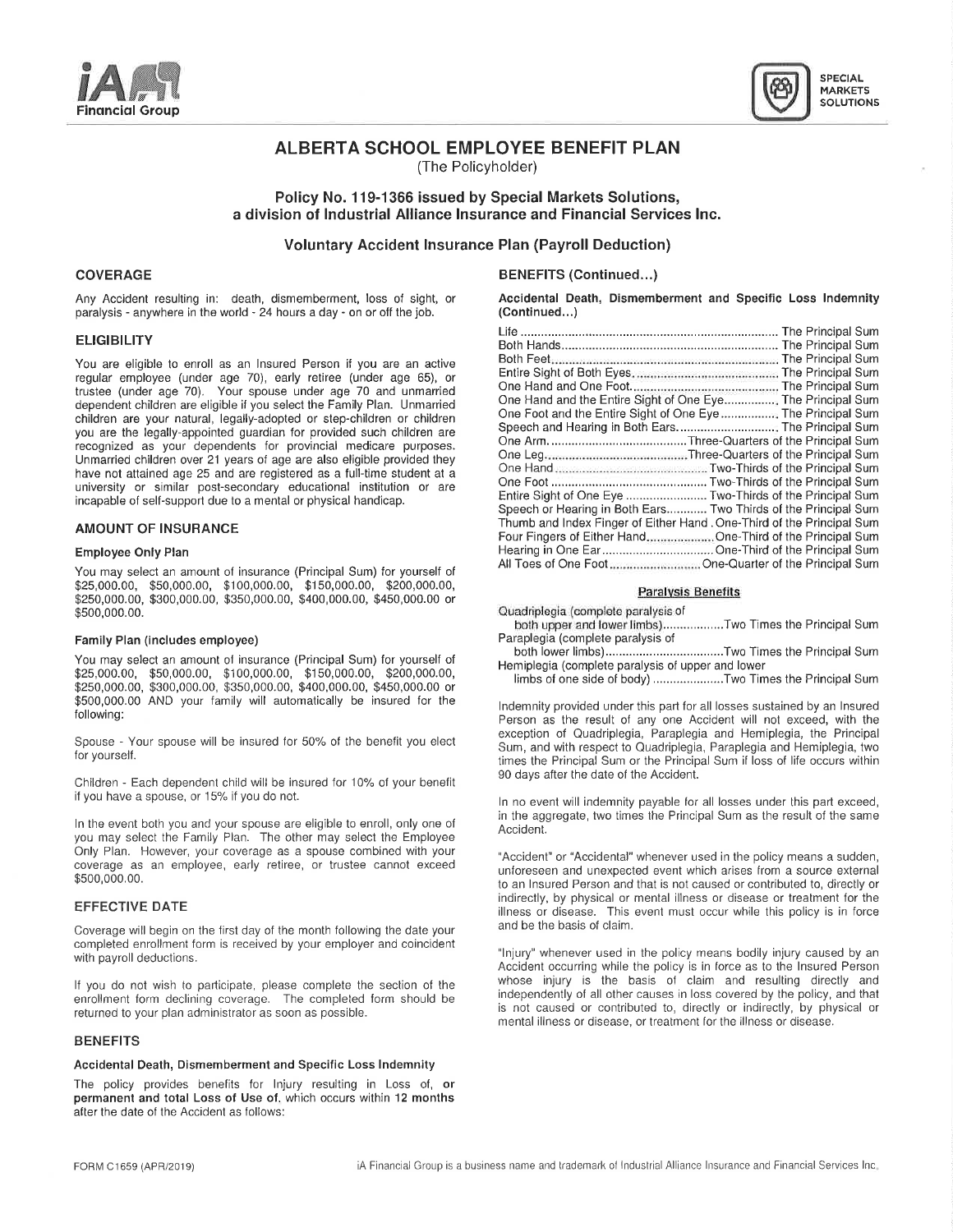Financial Group



# Voluntary Accident Insurance Plan (Payroll Deduction) (Continued...)

## BENEFITS (Continued...) **BENEFITS (Continued...)**

### Accidental Death, Dismemberment and Specific Loss Indemnity Eyeglasses, Contact Lenses and Hearing Aids Benefit (Continued...)

"Loss" whenever used in the policy with reference to hand or foot child require and receive treatment by a physician which results in the means complete severance at or above the wrist or ankle joint but purchase of eyegla means complete severance at or above the wrist or ankle joint but purchase of eyeglasses, contact lenses or hearing aids within 12<br>below the elbow or knee joint; as used with reference to arm or leg months of the date of t below the elbow or knee joint; as used with reference to arm or leg months of the date of the Accident, when none were previously required means complete severance at or above the elbow or knee joint; as used or worn, the means complete severance at or above the elbow or knee joint; as used or worn, the insurer will pay the reasonable and net will pay the reasonable and net will pay the reasonable and net will pay the reasonable and net wil with reference to thumb and fingers means complete severance at or above the metacarpophalangeal joint; as used with reference to toes means complete severance at or above the metatarsophalangeal joint; Family Transportation Benefit as used with reference to eye means the irrecoverable loss of the entire sight thereof; as used with reference to speech means the total and irrecoverable loss thereof; as used with reference to hearing means the irrecoverable loss thereor; as used with reference to hearing means the less than 150 kilometers from the normal place of residence, the insurer<br>total and irrecoverable loss thereof; and as used with reference to will nay Quadriplegia, Paraplegia and Hemiplegia means the permanent and irrecoverable paralysis of such limbs.

"Loss of Use" whenever used in the policy means <sup>a</sup> loss which is permanent, total, irrecoverable and continuous for a period of 12 Funeral Expense Benefit months from the date of the Accident.

If Injury results in your loss of life and indemnity becomes payable under the policy, the insurer will pay the reasonable and necessary Home Alteration and Vehicle Modification Benefit expenses actually incurred by your spouse and dependent children for up to six sessions of grief counseling, by a professional counselor, and it, following an injury which results in a Loss covered by the policy, you are required to use a wheelchair to be ambulatory, the insurer will pay a

If Injury results in your loss of life and indemnity becomes payable and modifications to one motor vehicle utilized by you, when such the such and the such a such a such a such a such a such a such a such a such as the su under the policy, the insurer will pay the reasonable and necessary modifications are approved by the provincial vehicle licensing expenses actually incurred, subject to five percent of your Principal Sum authorities where required for the provincial venicle licensing<br>to a maximum of \$5,000.00, for each of your dependent children under approximate the <sup>13</sup> years of age who (a) are enrolled in <sup>a</sup> legally licensed day care centre on the date of your death; or (b) enroll in <sup>a</sup> legally licensed day care centre within 12 months after the date of your death. In the Internal Multiple of Henrification Benefit

satisfactory proof that the dependent child is enrolled in a legally under the policy, and provided identification of your body is required by licensed day care centre, but not to exceed four consecutive annual the police licensed day care centre, but not to exceed four consecutive annual the police or similar law enforcement agency, the insurer will pay the navments with respect to any one dependent child. If at the time of reasonable and payments with respect to any one dependent child. If, at the time of reasonable and necessary expenses actually incurred by a member of loss, none of vour dependent children are eligible for the Day Care your immediate fam loss, none of your dependent children are eligible for the Day Care your immediate family for lodging and board (not to exceed a maximum Benefit, the insurer shall pay an additional amount of \$2,500,00 to your duration of Benefit, the insurer shall pay an additional amount of \$2,500.00 to your designated beneficiary.

If Injury results in your loss of life and indemnity becomes payable Permanent Total Disability under the policy, the insurer will pay the reasonable and necessary expenses actually incurred, subject to five percent of your Principal Sum If, following an Injury and within 12 months of the date of the Accident,<br>to a maximum of \$5,000,00, for each of your dependent children who you are to a maximum of \$5,000.00, for each of your dependent children who you are totally and permanently disabled and prevented from engaging<br>(a) are enrolled as full-time students in a school for higher learning in any and ever (a) are enrolled as full-time students in a school for higher learning in any and every occupation or employment for compensation or profit,<br>above the secondary school level: or (b) were enrolled as full-time the insurer w above the secondary school level; or (b) were enrolled as full-time the insurer will pay, provided such disability has continued for a period such students at the secondary school level but enroll as full-time students in students at the secondary school level but enroll as full-time students in of 12 consecutive months and is total, continuous and permanent at the a school for higher than the a school for higher is any amount paid or payab a school for higher learning within 12 months after the date of your death. under "Accidental Death, Dismemberment and Specific Loss Indemnity"

The benefit will be paid each year immediately upon receipt of satisfactory proof that the dependent child is enrolled as a full-time **Rehabilitation Benefit** student in a school for higher learning, but not to exceed four **Following an Iniury wit** student in a school for higher learning, but not to exceed four If, following an Injury which results in a Loss covered by the policy, you<br>Consecutive annual payments with respect to any one dependent child. The policy sen

Your Principal Sum will be increased by one percent on each such-training-within-three-years of the date of the Accident.<br>The maximum of the policy provided there is no interruption in maximum of \$15,000.00 as the result o anniversary date of the policy provided there is no interruption in coverage, to <sup>a</sup> maximum of five percent.

If, following an Injury, you or your insured spouse or insured dependent child require and receive treatment by a physician which results in the

If, following an Injury which results in <sup>a</sup> Loss covered by the policy, you are confined as an in-patient in <sup>a</sup> hospital located from <sup>a</sup> point of not will pay the reasonable and necessary expenses actually incurred by any one member of the immediate family for hotel accommodation and transportation by the most direct route to you, subject to a maximum of \$15,000.00 for all such expenses.

If Injury results in your loss of life and indemnily becomes payable Bereavement Benefit under the policy, the insurer will pay the reasonable and necessary<br>funeral expenses actually incurred, subject to a maximum of \$7,500.00.

are required to use a wheelchair to be ambulatory, the insurer will pay the reasonable and necessary e×penses actually incurred within three Day Care Benefit years of the date of the Accident causing such Loss for (a) the cost of<br>alterations to the principal residence; and/or (b) the cost of alterations to the principal residence; and/or (b) accessible, subject to a maximum of \$20,000.00 as the result of any one Accident '

The benefit will be paid each year immediately upon receipt of If Injury results in your loss of life and indemnity becomes payable<br>satisfactory proof that the dependent child is enrolled in a legally under the policy, and direct route to and from the location of your body, subject to a maximum of \$5,000.00. Your body's location must not be less than 150 Education Benefit kilometers from your family member's normal place of residence.

as the result of the same Accident.

require special training in order to be qualified to engage in a special occupation in which you would not have engaged except for such Injury, Escalation Benefit<br>the insurer will pay the insurer will pay the reasonable and necessary expense incurred for<br>Such training within three years of the date of the Accident, subject to a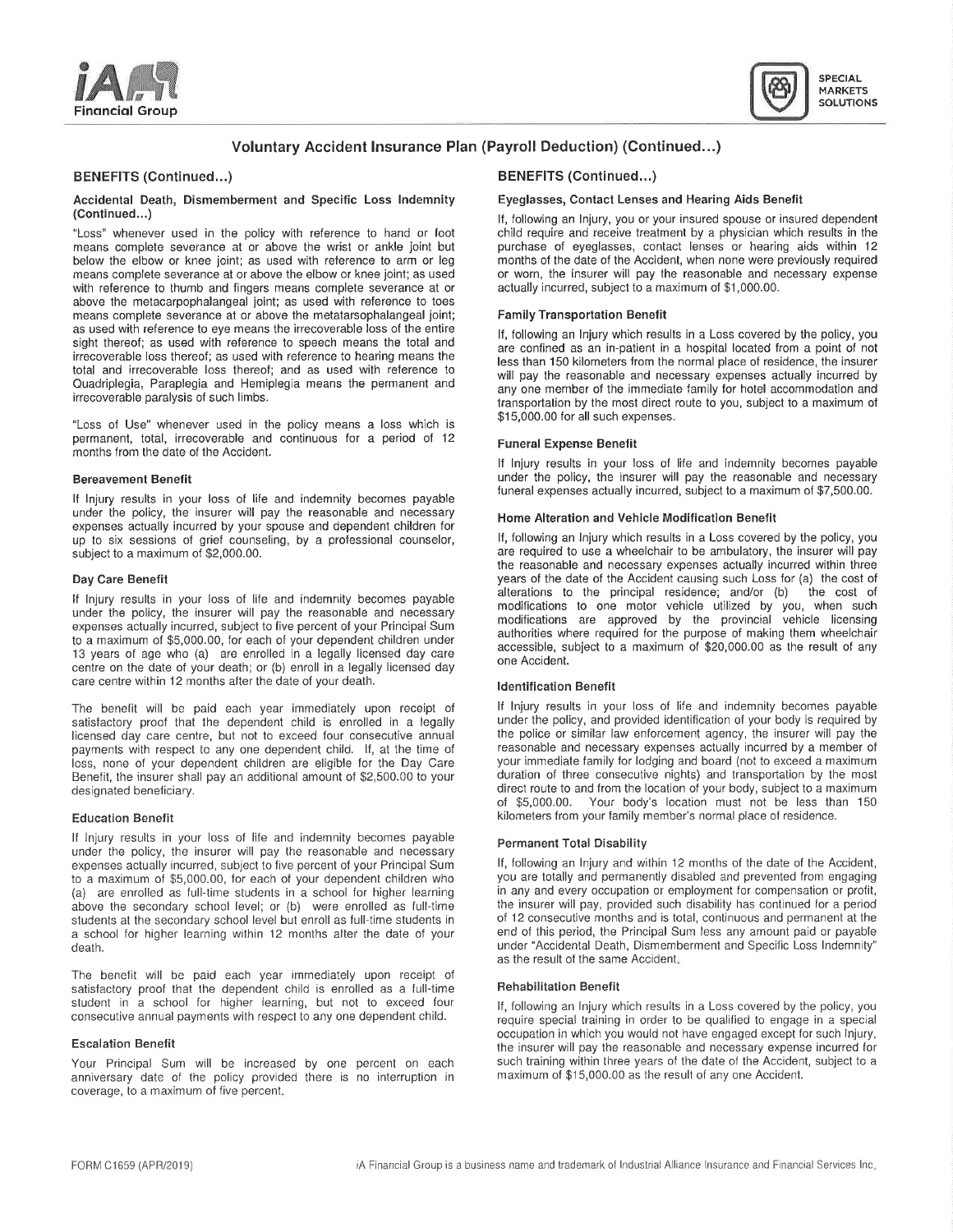



# Voluntary Accident Insurance Plan (Payroll Deduction) (Continued...)

If Injury results in loss of life for you, your insured spouse or insured dependent child and independent child and independent children independent child and industrial dependent child<br>
dependent children in the policy, the Special Markets Solutions<br>
Special Markets Solutions<br>
Industrial Allian insurer will pay the reasonable and necessary expenses actually incurred for preparation and transport of the body to the city of incurred for preparation and transport of the body to the city of the content of Calgary, Alberta T2P 3R5<br>
residence, subject to a maximum of \$15,000.00.

If, due to a vehicular Accident, Injury results in a loss covered by the Information will be sent to you regarding payment of annual premiums. policy, the Principal Sum applicable to you will be increased by 10% if, at the time of the Accident, you were driving or riding in a vehicle and **BENEFICIARY** wearing a properly fastened seat belt. The driver of the vehicle must hold a current and valid driver's license authorizing him to operate such The beneficiary or beneficiaries of an employee, early retiree or trustee<br>vehicle and neither be intoxicated nor under the influence of drugs at sha vehicle and neither be intoxicated nor under the influence of drugs at shall be that person or persons designated in writing by the employee, the time of the Accident. Due proof of seat belt use must be provided early reti the time of the Accident. Due proof of seat belt use must be provided as part of the written proof of loss. beneficiary designation has been filed, the beneficiary in respect of loss

If Injury results in your loss of life and indemnity becomes payable employee, early retiree or trustee, with the exception of indemnities under the policy, the insurer will pay the reasonable and necessary payable under "Bereavement Benefit", "Day Care Benefit", "Education payable under th expenses actually incurred within three years from the date of such Benefit by your spouse who engages in a formal occupational training Benefit "Spousal Retraining Benefit". program in order to become specifically qualified for active employment in an occupation for which he would not otherwise have sufficient in an occupation for which he would not otherwise have sufficient TERMINATION OF INSURANCE qualifications, subject to a maximum of \$15,000.00 for all such expenses. The same state of the excellence of the excellence will immediately terminate on the earliest of the

### EXCLUSIONS

Cover does not apply to any loss caused or contributed to by:

- declared or undeclared war or any act of war;
- active full-time service in the armed forces of any country;<br>suicide or self-destruction, while sane or insane;
- 
- 
- flying as <sup>a</sup> pilot or crew member in any aircraft; with or next following the date you reached age 70; flying in owned, operated, leased or chartered aircraft of your (ii) if you are an early retiree and are age 65, insurance<br>employer.

If due to Accident you, your insured spouse or insured dependent child and the date you enter the armed forces of any country on a full-time are unavoidably exposed to the elements and such exposure, within 12 are unavoidably exposed to the elements and such exposure, within 12 months of the date of the Accident, results in a Loss for which indemnity (e) the date your Life insurance is terminated. would otherwise have been payable under the policy, such Loss will be deemed to be the result of Injury

Where, due to the Accidental wrecking, sinking or disappearance of a conveyance in which you, your insured spouse or insured dependent child were riding, you, your insured spouse or insured dependent child disappear, and if the body is not found within 12 months after the date (b) for lay-off, 90 days after the lay-off starts; disappear, and if the body is not found within 12 months after the date of such wrecking, sinking or disappearance, it will be presumed, subject to there being no evidence to the contrary and subject to all other terms. and conditions of the policy, that you, your insured spouse or insured dependent child suffered loss of life as a result of lnjury.

### COST OF INSURANCE

The premium for the coverage you select will be obtained by payroll (a) the date such person ceases to be an eligible person;<br>(b) the date your insurance is terminated. deduction. The premium rate for the Employee Only Plan is \$.025 per month for each \$1,000.00 of insurance. The Family Plan is \$.04 per month for each \$1,000.00 of insurance.

## BENEFITS (Continued...) WHAT IF PAYROLL DEDUCTION IS NOT AVAILABLE?

Repatriation Benefit **Please write of phone:** Please write or phone:

2050, 777 - <sup>8</sup> Avenue S.W. Telephone: (403) 266-7582 Seat Belt Benefit Toll Free: (800) 661-1699

of life of an employee, early retiree or trustee shall be the estate. All Spousal Retraining Benefit **other indemnities payable**, including those payable for the insured spouse and/or insured dependent children, are payable to the<br>employee, early retiree or trustee, with the exception of indemnities

following dates:

- (a) the date the policy is terminated;<br>(b) the due date of the first premium
- the due date of the first premium toward which you fail to pay the required amount;
- (c) the date you cease to be eligible, except:
- if you are a non-retired employee in the educational system vicide or self-destruction, while sane or insane;<br>
flying as a pilot or crew member in any aircraft;<br>
with or next following the date you reached ane 70;
	- terminates on the policy anniversary date coinciding with or next following the date you reached age 65;
- EXPOSURE AND DISAPPEARANCE (iii) if you are <sup>a</sup> trustee and are age 70, insurance terminates on October <sup>31</sup> of the year in which your term of office ends;
	-
	-

If you are <sup>a</sup> non-retired employee who ceases to be actively at work, your insurance will immediately terminate on the earliest of:

- (a) the date your employer stops remitting premiums or otherwise determines that insurance has terminated;
- 
- (c) for employer-approved leave of absence, 24 months after the leave starts.

Your insured spouse's and/or insured dependent children's insurance will terminate on the earliest of the following dates:

- 
- the date your insurance is terminated.